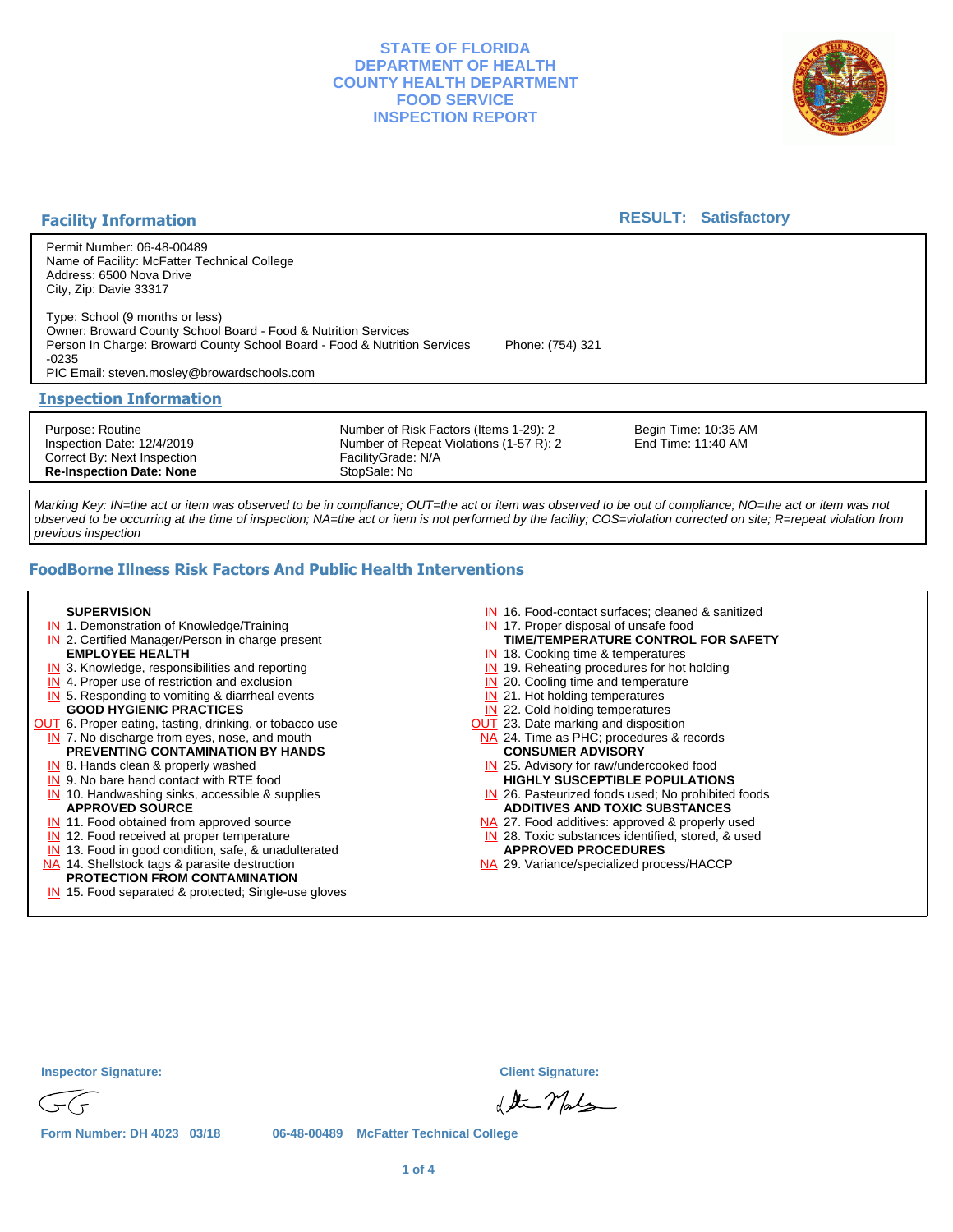

## **Good Retail Practices**



This form serves as a "Notice of Non-Compliance" pursuant to section 120.695, Florida Statutes. Items marked as "out" violate one or more of the requirements of Chapter 64E-11, the Florida Administrative Code or Chapter 381.0072, Florida Statutes. Violations must be corrected within the time period indicated above. Continued operation of this facility without making these corrections is a violation. Failure to correct violations in the time frame specified may result in enforcement action being initiated by the Department of Health.

**Inspector Signature: Client Signature:**

& the Mals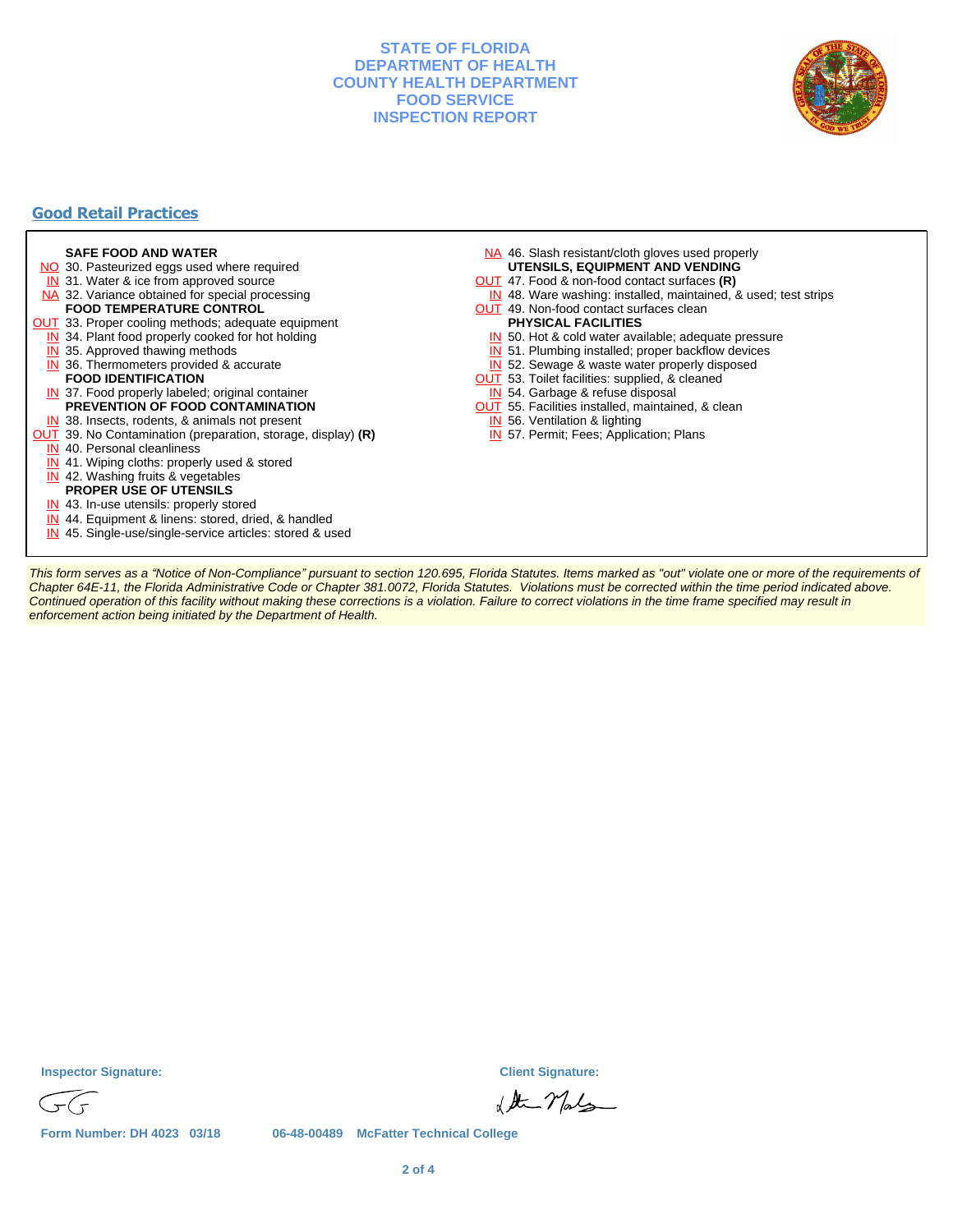

# **Violations Comments**

Violation #6. Proper eating, tasting, drinking, or tobacco use Food employee eating in food prep area.

CODE REFERENCE: 64E-11.003(3). Food employees shall not eat, drink, or smoke in unauthorized locations.

Violation #23. Date marking and disposition

RTE TCS food (mashroom soup) prepared on-site not discarded after 7 or more days. (Corrective action taken) CODE REFERENCE: 64E-11.003(2). PHF/TCS foods, which are RTE and held refrigerated for more than 24 hours, shall be properly date marked unless otherwise exempted.

Violation #33. Proper cooling methods; adequate equipment

Refrigerator not working properly, ambient air temperature is \_\_50'F. Ambient air temperature of 41F or less required.

CODE REFERENCE: 64E-11.003(2). Proper methods shall be used for cooling in accordance with Rule requirements. There should be enough equipment to meet the demand of the food operation.

Violation #39. No Contamination (preparation, storage, display) Condensation dripping from ceiling in walk in refrigerator.

CODE REFERENCE: 64E-11.003(2). Food shall be protected from sources of contamination and stored in a clean, dry location at least 6 inches above the floor.

Violation #47. Food & non-food contact surfaces Observed ice build up in the walk in refrigerator.

Observed two doors refrigerator (located in the prep area) bottom shielf is dirty

CODE REFERENCE: 64E-11.003(4). Equipment and utensils must be properly designed, constructed, and in good repair.

Violation #49. Non-food contact surfaces clean Observed walk in cooler/freezer floor is dirty.

Observed storage room floor dirty.

CODE REFERENCE: 64E-11.003(4). Non-food contact surfaces shall be kept clean and free of an accumulation of dust, dirt, food residue, and other debris.

Violation #53. Toilet facilities: supplied, & cleaned Observed handwashing sign missing in the employee bathroom.

CODE REFERENCE: 64E-11.003(5). Toilet facilities shall meet applicable plumbing code, be kept clean, provided with toilet paper and covered waste receptacle, and utilize self-closing doors.

Violation #55. Facilities installed, maintained, & clean

Observed floor by the 3 compartment sink area is rusty.

CODE REFERENCE: 64E-11.003(5). Floors, walls, and ceilings shall be smooth, durable, easily cleanable, and non-absorbent. Exterior areas shall be kept cleaned.

**Inspector Signature: Client Signature:**

& At May